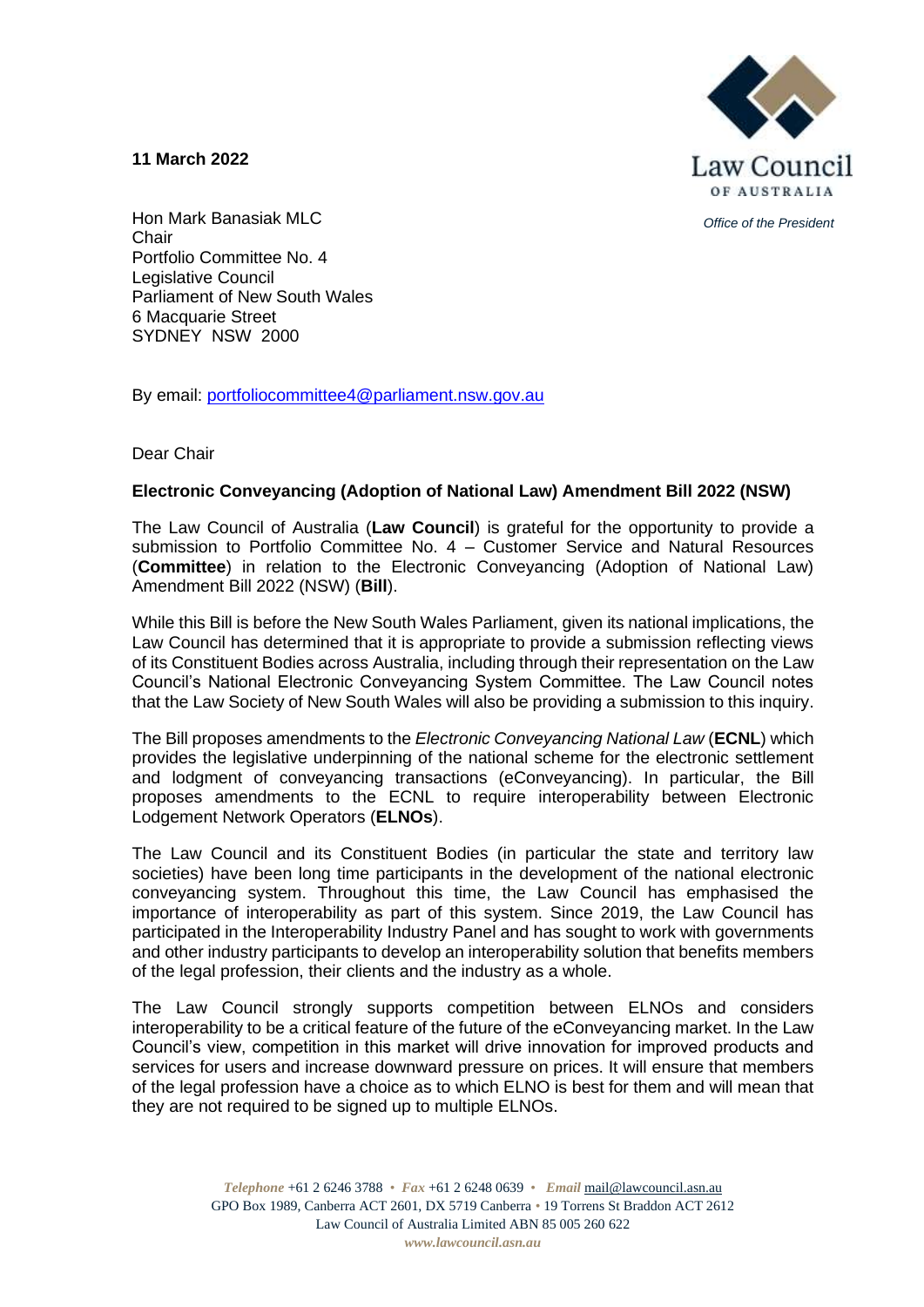The Law Council is broadly supportive of the amendments proposed in the Bill. The introduction of this Bill is an important step in the process towards interoperability. It is also an indication to the sector that progress is being made towards the important goal of interoperability.

Although further amendments will be required to the ECNL before interoperability is fully achieved during 2023, the passage of the Bill in its present form reflects an urgent imperative to legislatively mandate interoperability. This is a necessary to signal to the market that investment in a competing ELNO will not be futile.

Previous recommendations by the Law Council (and other stakeholders) to the Australian Registrars' National Electronic Conveyancing Council (**ARNECC**) in November 2021 have yet to be implemented. The Law Council's recommendations are set out in an **attachment** to this submission for the information of the Committee. The Law Council's recommendations relate to the:

- definition of interoperability;
- use of the term 'ELNO system';
- definitions of 'digital signature' and 'digitally signed';
- operating requirements (interoperability agreements and disputes); and
- responsibility of the Registrars.

The Law Council notes the Ministerial Statement of 28 January 2022, 1 in which the relevant Ministers from each state and territory committed to working with stakeholders, including the Law Council, to progress further amendments to the ECNL to be in place prior to full interoperability being operational. In the Law Council's view, the recommendations set out in the attachment can be addressed in the next stage of reforms. The Law Council welcomes the Ministers' commitment to progressing further reforms to the ECNL and looks forward to participating in the ongoing consultation process.

It is important to note that the Bill is not only an initiative of the New South Wales Government but is the considered outcome of the deliberations of ARNECC as well as by the relevant Ministers from each state and territory. Against this background, scrutiny by the New South Wales Parliament should be approached with great care as any amendments proposed would need to be agreed at multiple national levels. It is the Law Council's considered view that any concerns with the Bill (including those raised in the attachment) ought to be addressed in the next Bill already foreshadowed by ARNECC and Ministers. The *Intergovernmental Agreement for an Electronic Conveyancing National Law*, <sup>2</sup> ought to be given some deference by the NSW Parliament both in the interests of comity but also, in the Law Council's view, in the support of the national law paradigm which underpins the ECNL. To treat the Bill as a mere enactment by the New South Wales Parliament would be a mistake in this context and the Law Council strongly recommends a non-interventionist approach in such cases, unless the mechanism by which the terms of the Bill have achieved

<sup>1</sup> Ministerial statement on amending the Electronic Conveyancing National Law to deliver a secure national interoperability regime and effective competition (28 January 2022) <https://www.arnecc.gov.au/wp-

content/uploads/2022/01/Ministerial-Statement-January-2022.pdf>.

<sup>2</sup> Intergovernmental Agreement for an Electronic Conveyancing National Law (2011) pt 10 <https://www.arnecc.gov.au/wp-

content/uploads/2021/08/IGA\_for\_an\_Electronic\_Conveyancing\_National\_Law.pdf>.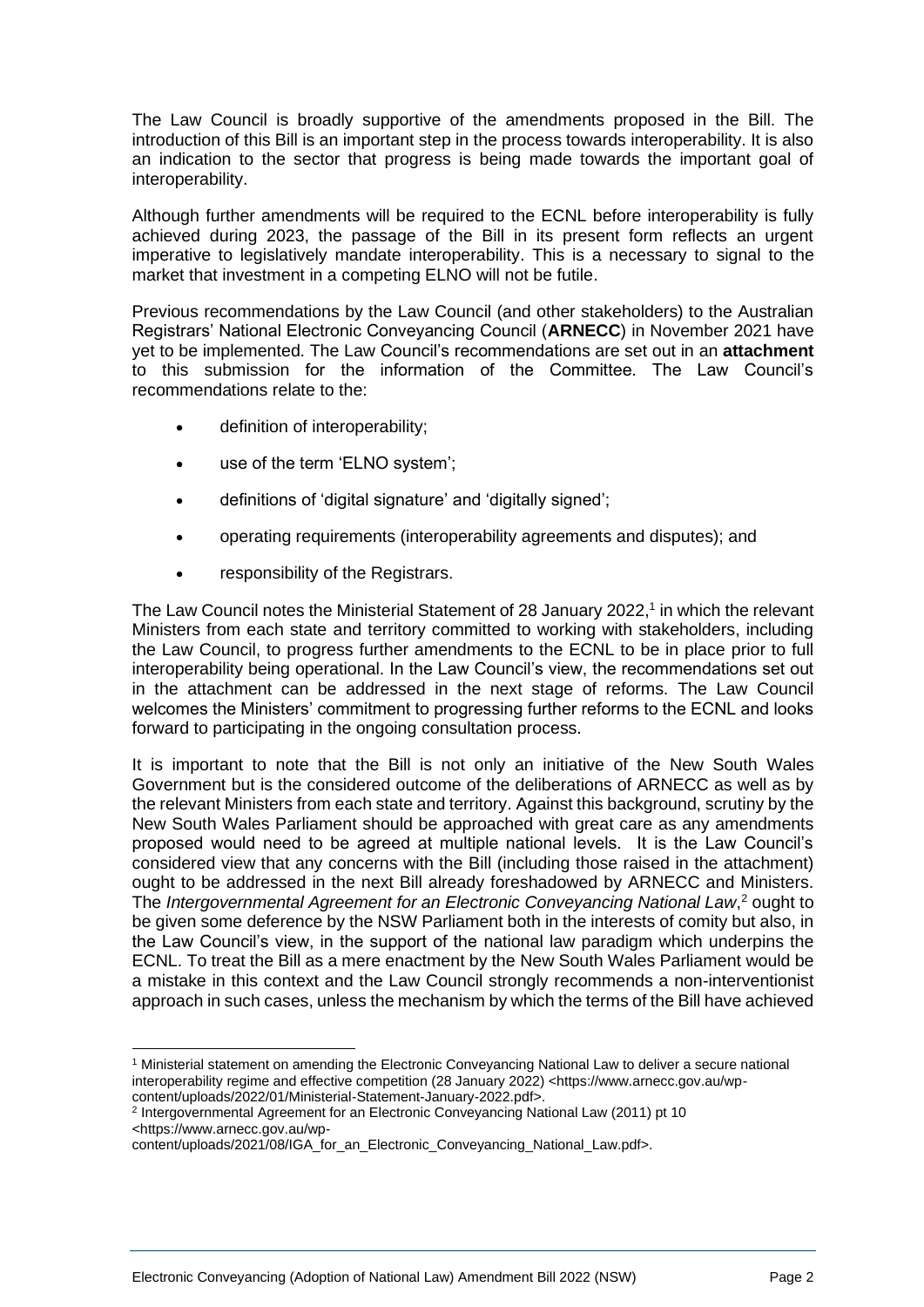national agreement has been demonstrably defective – a conclusion not open in respect of the subject Bill.

If the Law Council may be of any further assistance to the Committee in its consideration of this Bill, please contact Mr John Farrell, Senior Policy Lawyer on (02) 6246 3714 or at [john.farrell@lawcouncil.asn.au.](mailto:john.farrell@lawcouncil.asn.au)

Yours sincerely

Taxline

**Mr Tass Liveris President**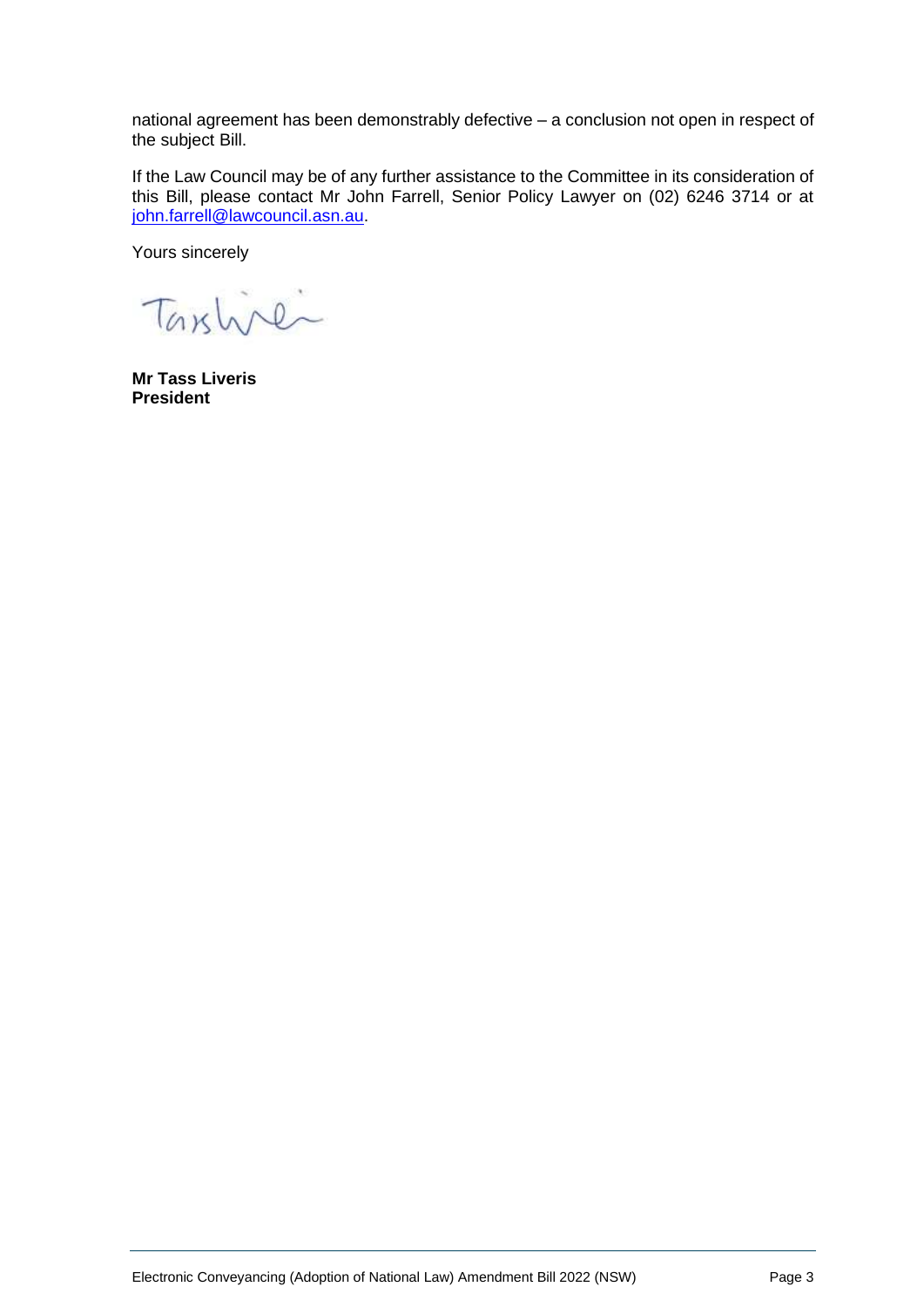# Attachment – 'Issues to be addressed in the next stage of reforms

- 1. This attachment reflects input provided by the Law Council to the Australian Registrars' National Electronic Conveyancing Council (**ARNECC**) in November 2021 in relation to Draft Amendments to the *Electronic Conveyancing National Law* (**ECNL**) which are now contained in the Electronic Conveyancing (Adoption of National Law) Amendment Bill 2022 (NSW) (**Bill**).
- 2. The following submissions are provided to Portfolio Committee No. 4 Customer Service and Natural Resources as an indication of the issues which the Law Council will seek to address through further consultation with ARNECC and the relevant Ministers before interoperability is fully achieved during 2023.

## **Definition of interoperability**

- 3. The definition of 'interoperability' plays a crucial role in extending the operation of the ECNL to regulate interoperability. It is therefore important that the definition be comprehensive.
- 4. In the Law Council's view, the proposed definition of 'interoperability' in revised subsection 3(1) of the ECNL (see paragraph [1] of Schedule 1 of the Bill) is too narrow, in that it only captures the interworking between different Electronic Lodgment Networks (**ELNs**). By limiting the definition to ELNs, the definition does not account for the other parts of Electronic Lodgement Network Operator (**ELNO**) Systems that are necessary for the functionality and capability of interoperable transactions.
- 5. Consequently, as currently drafted, the definition neglects to include the financial settlement of an interoperable transaction. Leaving this important aspect of the process to other industry regulators has the potential to fragment responsibility, liability and practical co-ordinated control and operation to a multiplicity of different regulators who may be at odds with each other and have little knowledge and understanding of eConveyancing and interoperability.
- 6. The definition of interoperability could benefit by using the term 'ELNO Systems' (see discussion below) rather than 'ELNs' in the opening words. Alternatively, the Law Council suggests that the reference to a conveyancing transaction in subclause (a) should additionally include 'and any associated financial transaction'.
- 7. Without a comprehensive definition of 'interoperability' which includes financial settlement, some of the new regulatory powers provided to the Registrars under revised section 22 of the ECNL (see further discussion below) may not operate as intended. For example:
	- the proposed narrow definition of interoperability appears to unduly limit the scope of disputes referred to in proposed paragraph 22(2)(c)(iii) (see paragraph [10] of Schedule 1 of the Bill); and
	- arguably, the power to make Model Operating Requirements (**MORs**) regarding the Industry Code (proposed subsection 22(2)(c6) – see paragraph [10] of Schedule 1 of the Bill) is inconsistent with the scope of the ECNL.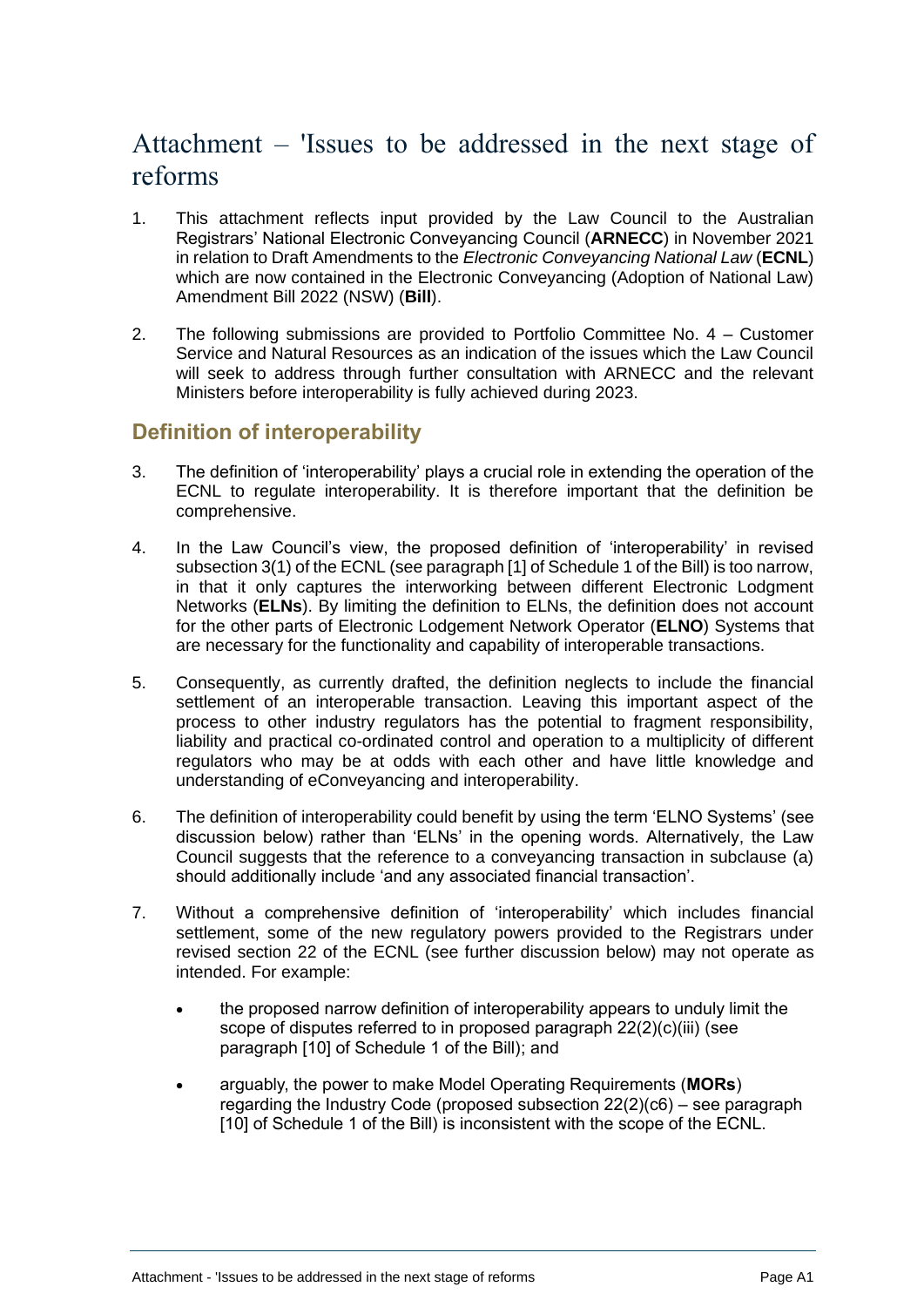# **Use of term 'ELNO System'**

- 8. Consideration should be given to moving the definition of 'ELNO System' that currently appears in the MORs into the ECNL.<sup>3</sup>
- 9. The definition of 'ELNO System' appropriately incorporates the financial settlement aspect of a conveyancing transaction. In the Law Council's view, there are many instances where the wider term of 'ELNO System' would be more appropriate instead of the narrower term 'ELN'. It is essential to stakeholder confidence in the regulatory framework to support interoperability that this gap is addressed.
- 10. Section 13 of the ECNL defines an ELN with a narrow focus on the preparation and lodgment of registry instruments and other documents for the purposes of the land titles legislation and is silent on the ELN's equally important role in enabling financial settlement. As currently drafted, it draws an artificial line excluding the essential financial settlement that completes the whole of a conveyancing transaction.
- 11. Proposed section 18A imposes a requirement on ELNOs to establish and maintain interoperability between ELNs operated by the ELNO and by other ELNOs. The limitation of the requirement to ELNs is too narrow. The provisions would be more comprehensive if framed in terms of interoperability between 'ELNO Systems'. As currently drafted, section 18A would appear to exclude any requirement for ELNOs to be able to conduct interoperable associated financial transactions.
- 12. It would also be more appropriate to use the wider term 'ELNO System' in subsection 22(2) of the ECNL wherever 'ELN' is used. The inadvertent consequence of using the narrower term 'ELN' may be to exclude regulation of essential parts of the systems used to complete and settle an interoperable conveyancing transaction. Further, unless revised section 22 is expanded to include the 'ELNO System', arguably some of the existing and proposed MORs that purport to regulate the wider 'ELNO System' may not operate as intended.<sup>4</sup>

# **Definitions of 'digital signature' and 'digitally signed'**

- 13. Generally, the Law Council welcomes the changes proposed to section 12 of the ECNL to support interoperability and the reliance by financial institutions on directions for the payment of money under proposed subparagraph  $12(1)(c)(v)$  (see paragraph [5] of Schedule 1 to the Bill). In the Law Council's view, a number of accompanying changes are required in the MORs. The Law Council will continue to pursue these changes with ARNECC through the ongoing consultation process.
- 14. The reliance regime established by subsection 12(1) of the ECNL is critically dependent on the subscriber being unable to repudiate their digital signature. The right to repudiate in subsection 12(4) includes where the digital signature was not created by the subscriber (or by someone for whose conduct the subscriber is bound).

<sup>3</sup> Model Operating Requirement 2 (definition of ELNO System). This definition states: 'ELNO System means the ELNO's systems for facilitating the preparation of Electronic Workspace Documents relevant to a Conveyancing Transaction, the financial settlement of a Conveyancing Transaction (if any) and the presentation for Lodgment of electronic Registry Instruments or other electronic Documents at a Land .<br>Registry, and includes the ELN.'

<sup>4</sup> See, eg, Model Operating Requirement 7.6.2(b) which refers to 'ELNO System'.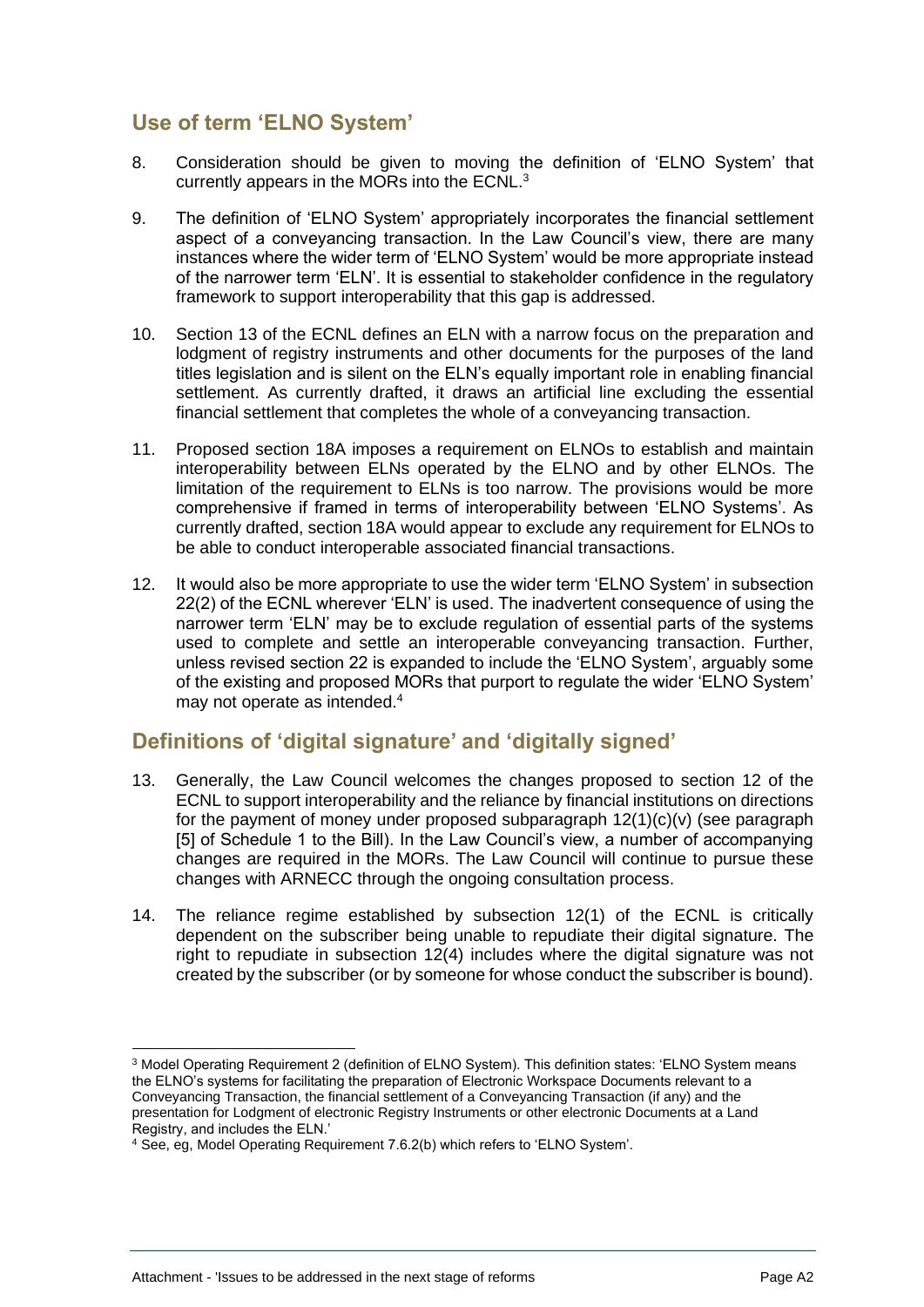15. The definition of digital signature in section 3 of the ECNL is:

*encrypted electronic data intended for the exclusive use of a particular person as a means of identifying that person as the sender of an electronic communication or the signer of a document.* 

- 16. It appears to the Law Council that this language is suggestive of the person's private key rather than the product of using that key, and the definition of 'digitally sign' therefore compounds the problem by using the phrase 'create a digital signature' which is the same as the language of subsection 12(4) of the ECNL (yet section 12 never uses the term 'digitally sign').
- 17. The difference between the digital credential a person gets and their use of it to sign a document needs to be very clear if section 12 of the ECNL as amended by the Bill is to work effectively. Otherwise, to use paragraph 12(4)(a) as an example, the digital credential that a person is given by an ELNO is not 'created' by them. It is applied to digitally sign a document or a workspace or a line in a workspace.
- 18. Conversely, under section 14 of the *Electronic Transactions Act 2000* (Cth), the approach taken is to test whether a purported originator was in fact the originator personally or by an authorised agent. It seems to the Law Council that such an approach is more appropriate and, for the purpose of subsection 12(4) of the ECNL, assuming the relevant definitions are fixed, it should use analogous language, such as 'a subscriber is to be taken to have digitally signed an instrument or other document bearing their digital signature unless it was not digitally signed by that person or with that person's actual or implied authority'.

## **Amendments to Section 22 of the ECNL – Operating requirements for ELNOs**

- 19. The Law Council notes proposed paragraph 22(2)(c) of the ECNL (see paragraph [10] of Schedule 1 of the Bill) enables the Registrar to make MORs requiring ELNOs to enter into interoperability agreements with other ELNOs.
- 20. Throughout its engagement in the Interoperability Industry Panel process, the Law Council has emphasised its position that the content of interoperability agreements between ELNOs should be minimal and, wherever possible, provisions should be located in the ECNL or MORs to provide transparency and confidence for all stakeholders, and to assist any potential entrant to the ELNO market. The Law Council maintains this position.
- 21. The Law Council acknowledges that some operational matters may need to be included in interoperability agreements. However, public interest matters (such as privacy) and matters impacting upon subscribers and their clients (such as claims resolution and liability) must not be left to negotiation between the ELNOs.
- 22. In the Law Council's view, for matters that are appropriate to include in an interoperability agreement, standard provisions should be adopted where possible. The Law Council is therefore supportive of the reference in proposed subparagraph 22(2)(c)(ii) to 'standard provisions'. For transparency, where possible, interoperability agreements should be publicly available and any provisions that are sought to be kept confidential should be produced to the Registrar for approval and to ensure consistency with the standard provisions.